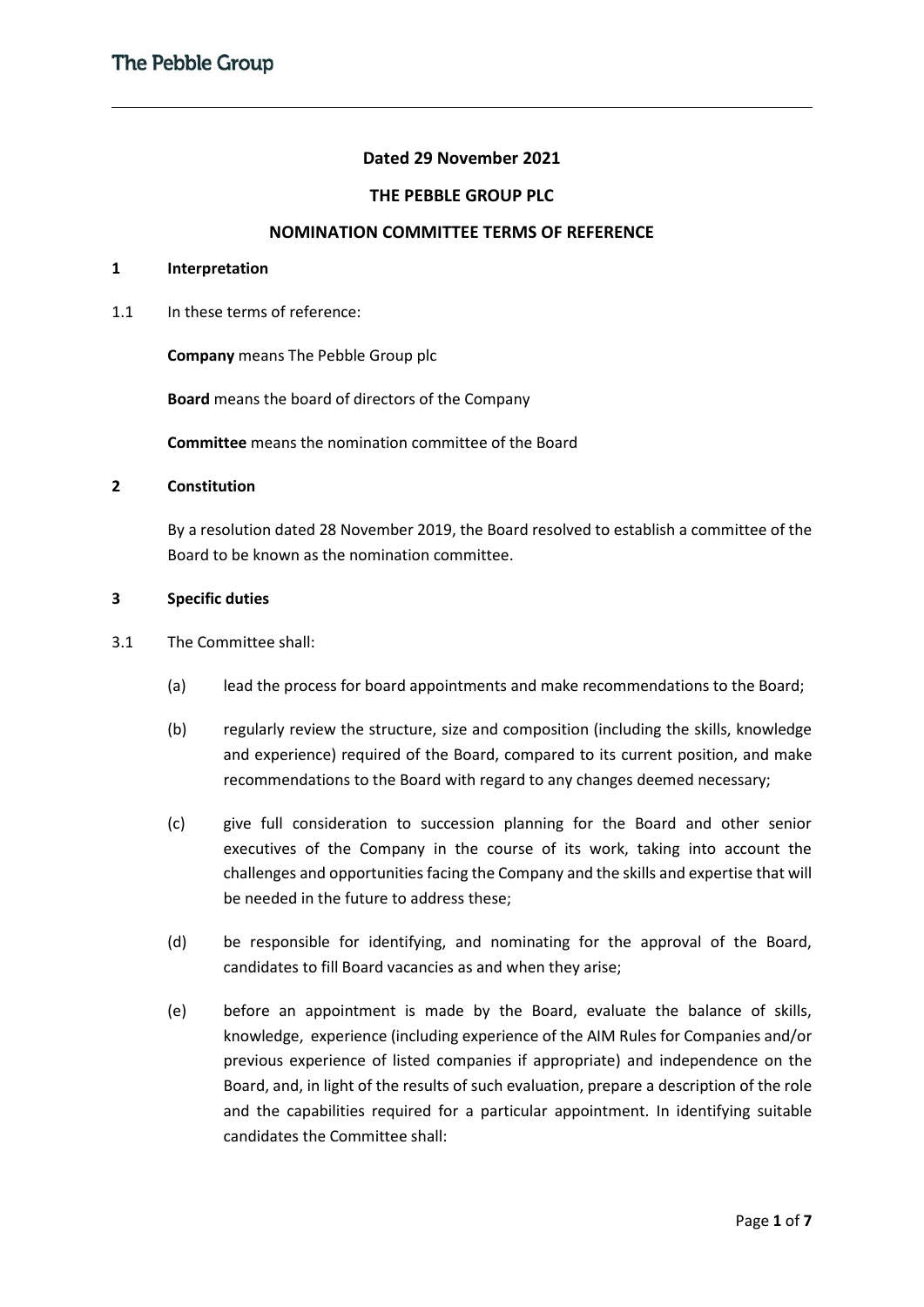- (i) use open advertising or the services of external advisers to facilitate the search;
- (ii) consider candidates from a wide range of backgrounds;
- (iii) consider candidates on merit and against objective criteria and with due regard for the benefits of diversity (including as to gender) on the Board; and
- (iv) take care to ensure appointees have sufficient time available to devote to the position;
- (f) ensure that each proposed appointee to the Board is required to disclose any business or other interests which he or she has which could result in a conflict of interest for him or her as a member of the Board;
- (g) keep under review the leadership needs of the Company (both executive and nonexecutive), with a view to ensuring the continued ability of the Company to compete effectively in its marketplace;
- (h) keep up-to-date and fully informed about strategic issues and commercial changes affecting the Company and its marketplace;
- (i) review annually the time required from non-executive directors and undertake a performance evaluation annually to assess whether the non-executive directors are spending enough time fulfilling their duties;
- (j) ensure that, on appointment to the Board, non-executive directors receive a formal letter of appointment which clearly sets out what is expected of them in terms of time commitment, committee service and involvement outside Board meetings;
- (k) work and liaise as necessary with all other Board Committees; and
- (l) prepare, for the appointment of a chairman, a job specification (including the time commitment expected) and require that a proposed chairman's other significant commitments are disclosed to the Board before appointment and that any changes to the Chairman's other significant commitments are reported as they arise.
- 3.2 The Committee shall also make recommendations to the Board concerning:
	- (a) succession planning for both executive and non-executive directors and in particular for the key roles of chairman of the Board and chief executive officer (but see 3.2(g) below);
	- (b) suitable candidates for the role of senior independent director;
	- (c) membership of the audit committee and remuneration committee, in consultation with the chairmen of those committees;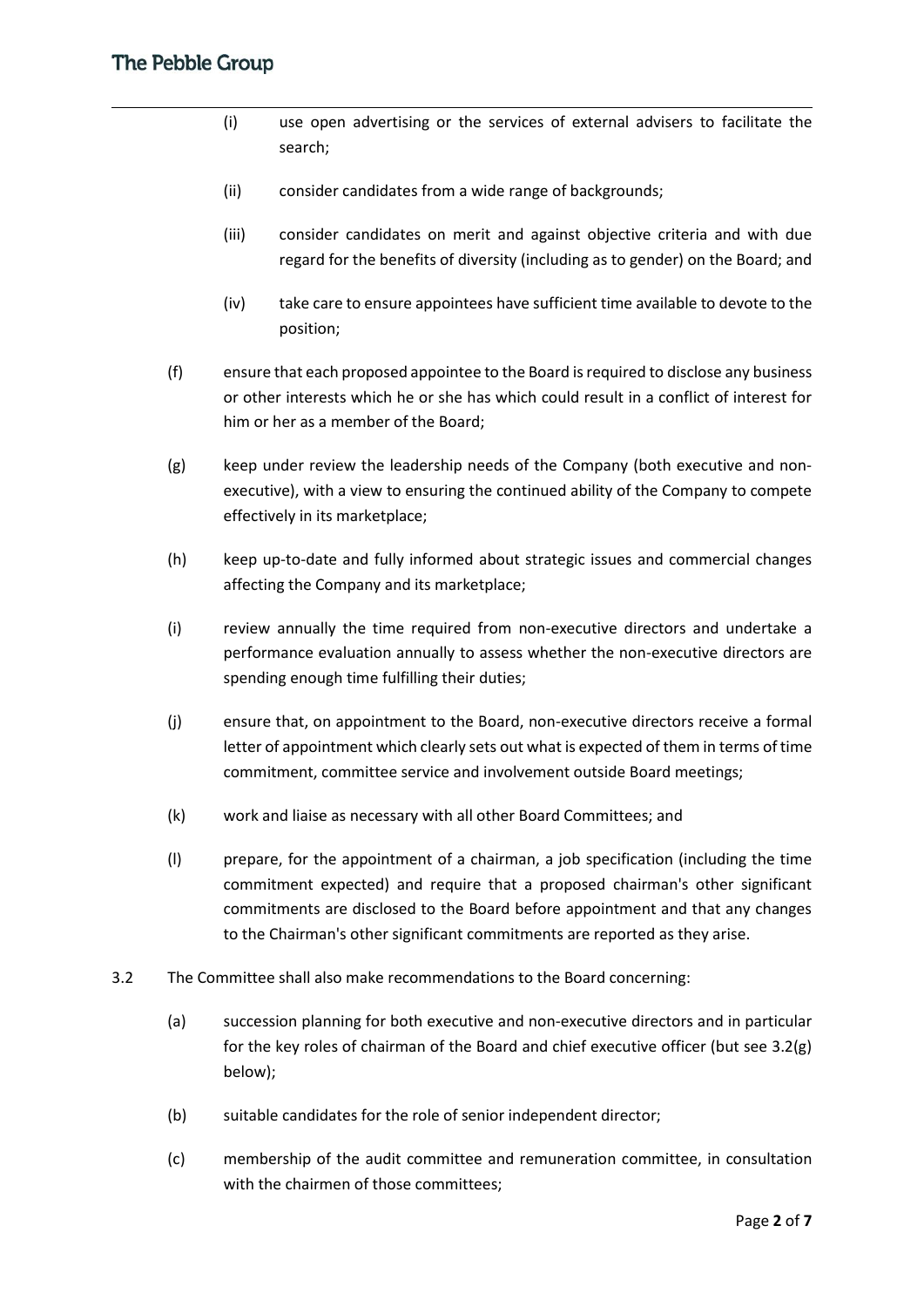- (d) the re-appointment of any non-executive director at the conclusion of his or her specified term of office, having given due regard to their performance and their ability to continue to contribute to the Board in light of the knowledge, skills and experience required;
- (e) the re-election by shareholders of any director who is retiring, and seeking reelection, at any AGM, having due regard to their performance and ability to continue to contribute to the Board in light of the knowledge, skills and experience required;
- (f) any matters relating to the continuation in office as a director of any director at any time (including the suspension or termination of service of an executive director as an employee of the Company, subject to the law and the terms of their service contract); and
- $(g)$  the appointment of any director to executive or other office other than to the position of chairman of the Board or chief executive officer, the recommendation for which would be considered at a meeting of the full Board.

### **4 Reporting and AGM**

- 4.1 The chairman of the Committee shall report formally to the Board after each meeting on all matters within its duties and responsibilities.
- 4.2 The Committee shall make whatever recommendations to the Board it deems appropriate on any area or matter within its remit where action or improvement is needed.
- 4.3 The Committee shall, if it considers it appropriate to do so, make a statement in the Company's annual report explaining its activities and the appointment processes it uses and provide an explanation if external advice or open advertising has not been used. The report shall identity any external search consultancy used and state whether such party has any connection with the Company and include a description of the Board's policy on diversity, including gender, any measurable objectives that it has set for implementing the policy and progress on achieving such objectives.
- 4.4 The chairman of the Committee (or, in his or her absence, another Committee member) shall attend the Company's AGM to answer any shareholders' questions about the Committee's activities.
- 4.5 The Committee's terms of reference shall be available on the Company's website.

#### **5 Regulatory duties**

In carrying out its duties under these terms of reference, the Committee shall:

(a) give due regard to: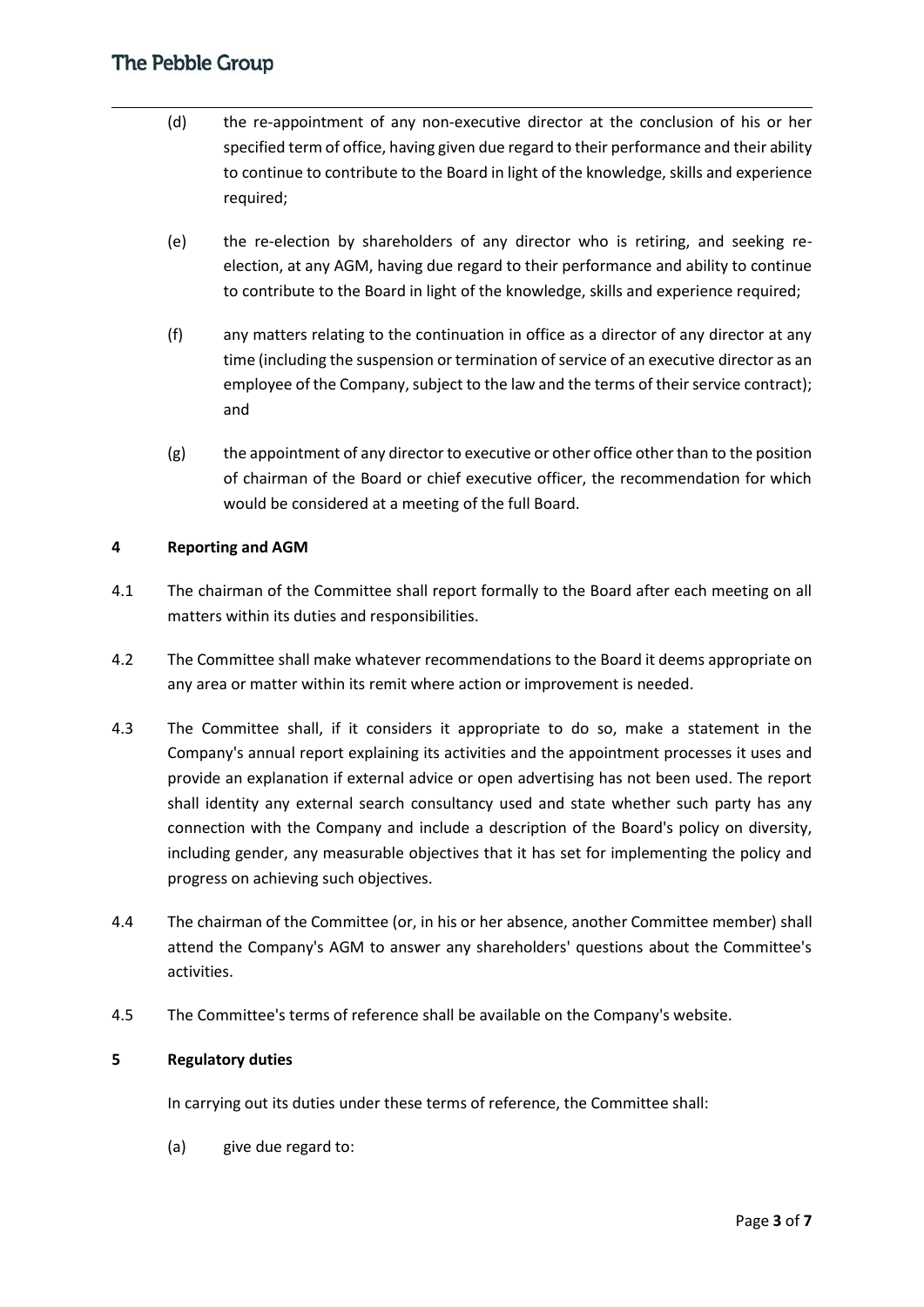- (i) all relevant legal and regulatory requirements;
- (ii) the AIM Rules for Companies;
- (iii) the provisions, recommendations and disclosure requirements contained in the EU Market Abuse Regulation (596/2014);
- (iv) the provisions and recommendations of the UK Corporate Governance Code issued by the Financial Reporting Council (or any successor), having regard also to the size and nature of the Company, (it being noted that the UK Corporate Governance Code does not apply to companies whose shares are admitted to trading on AIM);
- (v) the Corporate Governance Code issued by the Quoted Companies Alliance; and
- (b) ensure that it has such information, and access to such resources, as it considers necessary or desirable to fulfil its duties as set out in these terms of reference.

#### **6 Membership**

- 6.1 Members of the Committee shall be appointed by the Board.
- 6.2 The Committee shall consist of at least three members.
- 6.3 The majority of the members of the Committee shall be independent non-executive directors of the Company.
- 6.4 Appointments to the Committee shall be for a period of up to three years, which may be extended for up to two further three year periods, provided that the majority of the Committee members remain independent.
- 6.5 The Board shall appoint the chairman of the Committee who shall be either the chairman of the Board or an independent non-executive director of the Company. In the absence of the chairman and/or an appointed deputy, or in the circumstances described in paragraph 8.8 below, members of the Committee present at a duly convened Committee meeting may elect one of their number to chair the meeting from those who would qualify under these terms of reference to be appointed to the position by the Board. The Board shall determine the period for which the chairman of the Committee holds office.
- 6.6 The Board may from time to time remove members from the Committee.
- 6.7 The membership of the Committee shall be set out in the annual report of the Company.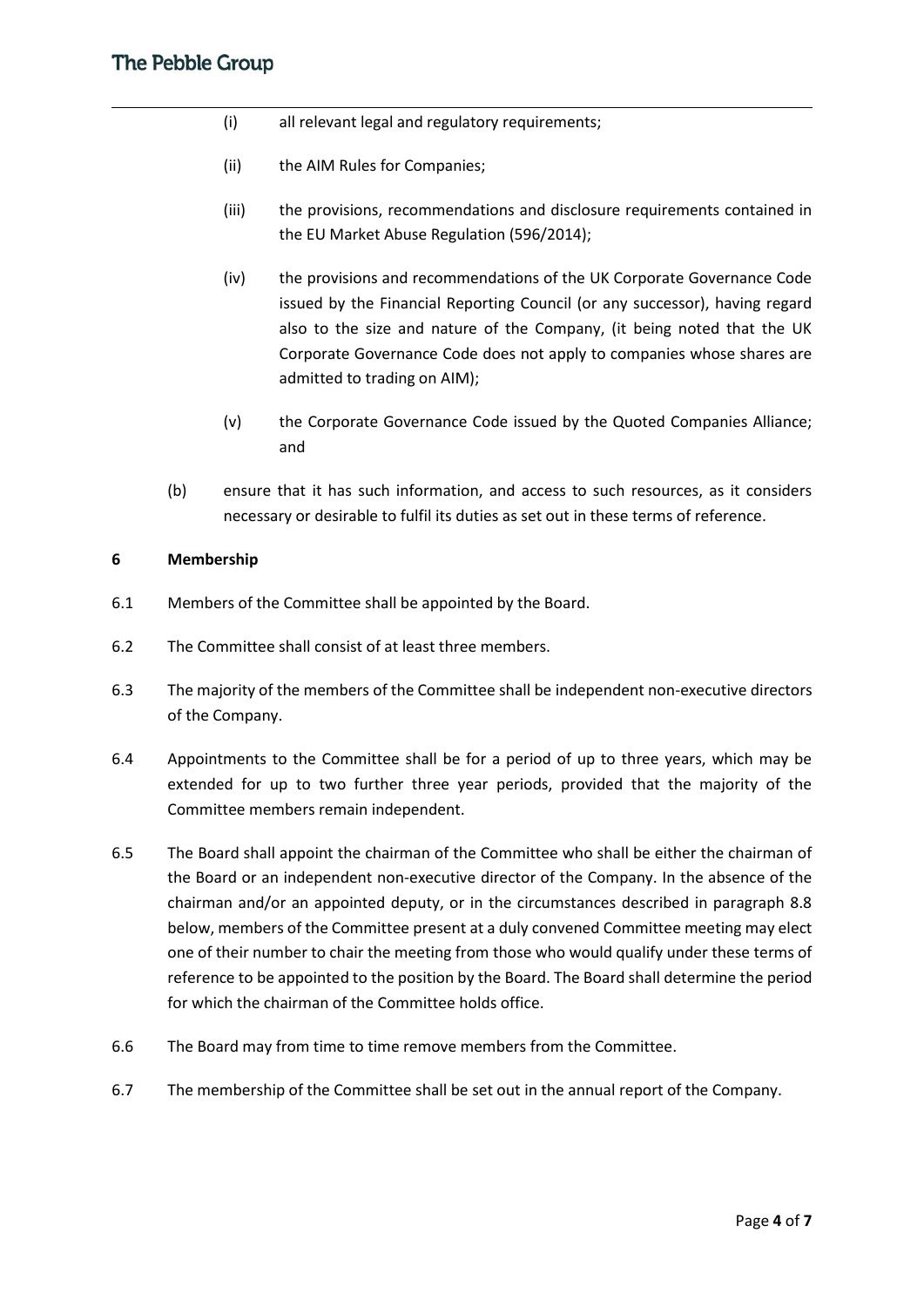### **7 Secretary**

The company secretary (or such other person as may from time to time be selected for the task by the Committee) shall be the secretary of the Committee.

#### **8 Meetings**

- 8.1 The Committee shall meet at least twice a year and at such other times as the chairman of the Committee shall require.
- 8.2 Meetings of the Committee shall be summoned by the secretary of the Committee at the request of the chairman of the Committee.
- 8.3 Unless otherwise agreed, at least 5 working days' notice shall be given of each meeting of the Committee.
- 8.4 Unless otherwise agreed, each notice of a meeting of the Committee shall:
	- (a) confirm the venue, time and date of the meeting;
	- (b) include an agenda of items to be discussed; and
	- (c) be sent to each member of the Committee, any other person required, invited or entitled to attend the meeting and all other non-executive directors of the Company.
- 8.5 Supporting papers shall be sent to members of the Committee and (as appropriate) to other attendees at the same time as the relevant notice.
- 8.6 The quorum necessary for the transaction of business by the Committee shall be two members of the Committee, both of whom should be independent non-executive directors. A duly convened meeting of the Committee at which a quorum is present shall be competent to exercise all or any of the authorities, powers and discretions vested in or exercisable by the Committee.
- 8.7 Only members of the Committee have the right to attend Committee meetings. However, others such as other directors and external advisers may be invited to attend and speak at (but not vote at) all or part of any Committee meeting as and when appropriate.
- 8.8 The chairman of the Board shall not chair the Committee when it is dealing with the matter of succession to the chairmanship.
- 8.9 Meetings of the Committee may be held by conference telephone, video-conference or using similar communications equipment whereby all members participating in the meeting can hear, and be heard by, each other.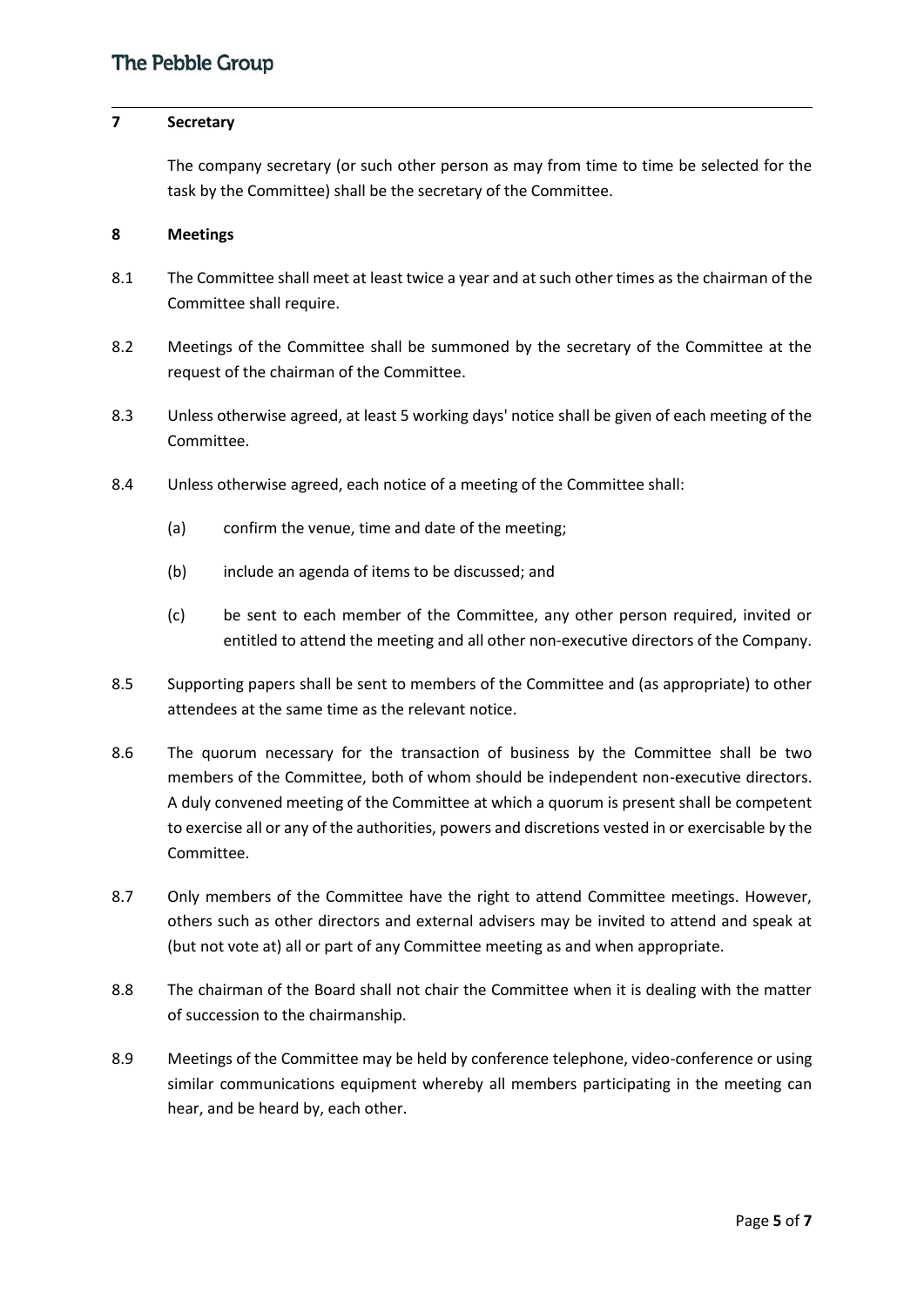#### **9 Voting**

- 9.1 Each member of the Committee shall have one vote which may be cast on matters considered at the meeting. Votes can only be cast by members attending a meeting of the Committee.
- 9.2 If a matter which is considered by the Committee is one where a member of the Committee, either directly or indirectly, has a personal interest, that member shall not be permitted to vote at the meeting.
- 9.3 Matters for decision by the Committee shall be decided by a majority decision of the members present at the meeting and eligible to vote.

#### **10 Minutes**

- 10.1 The secretary of the Committee shall minute the proceedings and resolutions of each meeting of the Committee and record the names of those present and in attendance.
- 10.2 The secretary of the Committee shall ascertain, at the start of each meeting of the Committee, the existence of any conflicts of interest and minute them accordingly.
- 10.3 Following each meeting of the Committee, the secretary of the Committee shall promptly circulate, for comment, draft minutes to each member who was present at the meeting.
- 10.4 After approval and signing of the minutes by the chairman of the meeting, the secretary of the Committee shall circulate copies of the minutes to all members of Committee and to all other members of the Board, save if, and to the extent that, a conflict of interest exists.

#### **11 Authority**

- 11.1 The Committee is a committee of the Board and as such exercises such powers of the Board as have been delegated to it.
- 11.2 The Committee is authorised by the Board to conduct any activity within its terms of reference.
- 11.3 The Committee is authorised to:
	- (a) seek any information it requires (including from any employee of the Company or any of its subsidiaries);
	- (b) seek professional advice (including the advice of independent consultants);
	- (c) within any budgetary constraints imposed by the Board, commission or purchase any relevant reports or surveys which it deems necessary to help it fulfil its obligations;
	- (d) secure the attendance of external advisors at its meetings (if it considers it necessary); and